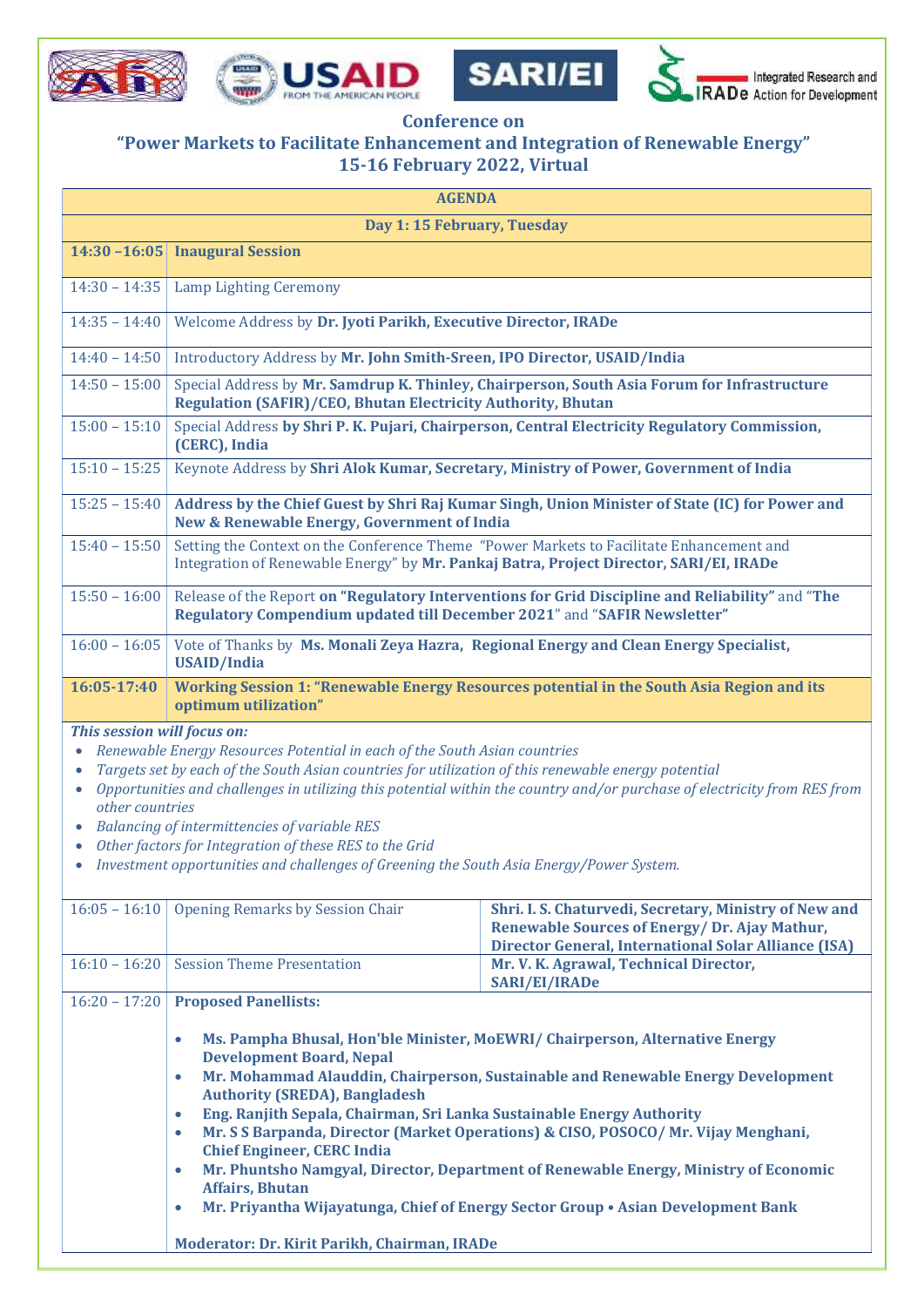|                 | ISAID<br><b>SARIEL</b><br>Integrated Research and<br>RADe Action for Development<br>FROM THE AMERICAN PEOPLE                   |  |
|-----------------|--------------------------------------------------------------------------------------------------------------------------------|--|
| $17:20 - 17:35$ | <b>Open Discussion</b>                                                                                                         |  |
| $17:35 - 17:40$ | Closing Remarks by Session Chair, Shri. I. S. Chaturvedi, Secretary, Ministry of New and Renewable<br><b>Sources of Energy</b> |  |

**End of Day 1**

**Day 2: 16 February, Wednesday**

|  | 14:30 – 14:40   Introduction and Summary of Day 1 –  Mr. Pankaj Batra, Project Director, SARI/EI, IRADe |
|--|---------------------------------------------------------------------------------------------------------|
|--|---------------------------------------------------------------------------------------------------------|

## **14:40 – 16:15 Working Session 2: Status of Power Markets in the South Asia**

## *This session will focus on:*

- *State of Power Markets in the respective South Asian countries.*
- *Energy Market Reform Initiatives in India and its potential role in South Asia Regional Context.*
- *Development of Regional Power/Energy Market. Strategies and roadmap to overcome the challenges and collectively tap the opportunity of development of RES through proper sharing of benefits among participating countries.*
- *Initiatives taken/being taken by SA countries in this regard.*
- *Role of private players (producers/traders) in facilitating a South Asian power market*

| 14:40 - 14:45               | <b>Opening Remarks by Session Chair</b>                                                                                                                                                                                                                                                                                                                                                                                                                                                                                                                                                                                                                                                                                                                                                                                        | Mr. Md. Habibur Rahman, Secretary, Power Division,<br><b>Ministry of Power, Energy and Mineral Resources,</b><br><b>Govt. of Bangladesh</b>                                                                                                                                                                                                                                                                                                                                                       |  |
|-----------------------------|--------------------------------------------------------------------------------------------------------------------------------------------------------------------------------------------------------------------------------------------------------------------------------------------------------------------------------------------------------------------------------------------------------------------------------------------------------------------------------------------------------------------------------------------------------------------------------------------------------------------------------------------------------------------------------------------------------------------------------------------------------------------------------------------------------------------------------|---------------------------------------------------------------------------------------------------------------------------------------------------------------------------------------------------------------------------------------------------------------------------------------------------------------------------------------------------------------------------------------------------------------------------------------------------------------------------------------------------|--|
| $14:45 - 14:55$             | <b>Session Theme Presentation</b>                                                                                                                                                                                                                                                                                                                                                                                                                                                                                                                                                                                                                                                                                                                                                                                              | Mr. Pankaj Batra, Project Director, SARI/EI/IRADe                                                                                                                                                                                                                                                                                                                                                                                                                                                 |  |
| $14:55 - 15:55$             | <b>Proposed Panellists:</b><br>Shri. Ghanshyam Prasad, Joint Secretary, Ministry of Power, Government of India<br>$\bullet$<br>Mr. Mohammad Hossain, Director General - Power Cell, Ministry of Power, Energy &<br><b>Mineral Resources, Bangladesh</b><br>Mr. Karma P. Dorji, Director -Department of Hydropower and Power Systems, Ministry of<br>$\bullet$<br><b>Economic Affairs, Bhutan</b><br>Mr. Satyanarayan Goel, Chairman and Managing Director, Indian Energy Exchange<br>$\bullet$<br>Mr. Prabal Adhikary, Director, Power Trade Department, Nepal Electricity Authority,<br>$\bullet$<br><b>Nepal</b><br>Mr. Krishna Prasad Acharya, President, IPPAN<br>$\bullet$<br>Mr. Sugath Dharmakeerthi, Additional Secretary (GT&D), Ministry of Power, Sri Lanka<br>$\bullet$<br>Moderator: Ms. Monali Zeya Hazra, USAID |                                                                                                                                                                                                                                                                                                                                                                                                                                                                                                   |  |
| $15:55 - 16:10$             | <b>Open Discussion</b>                                                                                                                                                                                                                                                                                                                                                                                                                                                                                                                                                                                                                                                                                                                                                                                                         |                                                                                                                                                                                                                                                                                                                                                                                                                                                                                                   |  |
| $16:10 - 16:15$             | Closing Remarks by Session Chair Mr. Md. Habibur Rahman, Secretary, Power Division, Ministry of<br>Power, Energy and Mineral Resources, Govt. of Bangladesh                                                                                                                                                                                                                                                                                                                                                                                                                                                                                                                                                                                                                                                                    |                                                                                                                                                                                                                                                                                                                                                                                                                                                                                                   |  |
| $16:15 - 16:25$             | <b>Experience Sharing - Session by ENTSO-E Representative</b>                                                                                                                                                                                                                                                                                                                                                                                                                                                                                                                                                                                                                                                                                                                                                                  |                                                                                                                                                                                                                                                                                                                                                                                                                                                                                                   |  |
| $16:25 - 18:05$             | <b>Working Session 3: Panel Discussion on Power Markets to Facilitate Enhancement and</b><br><b>Integration of Renewable Energy</b>                                                                                                                                                                                                                                                                                                                                                                                                                                                                                                                                                                                                                                                                                            |                                                                                                                                                                                                                                                                                                                                                                                                                                                                                                   |  |
| This session will focus on: | of Renewable Energy Sources (RES) through Power Markets<br>same into the grid in the South Asian countries<br>legal, commercial, market and institutional aspects for proliferation of RES and power markets<br>RES for hydro power, including bilateral/trilateral contracts.<br>• Initiatives taken/being taken by SA countries in this regard.                                                                                                                                                                                                                                                                                                                                                                                                                                                                              | • Initiatives taken by SA countries in policy, regulatory and legislation reforms/initiatives to accelerate the development<br>• Role of Cross Border Energy Trade (CBET) in development of Renewable Energy Sources (RES) and integration of the<br>• Way forward to develop robust coordinated/harmonised regional framework and mechanisms across policy, regulatory,<br>• Complimentary contracts between the South Asian countries for utilization of the RES potential, for example trading |  |